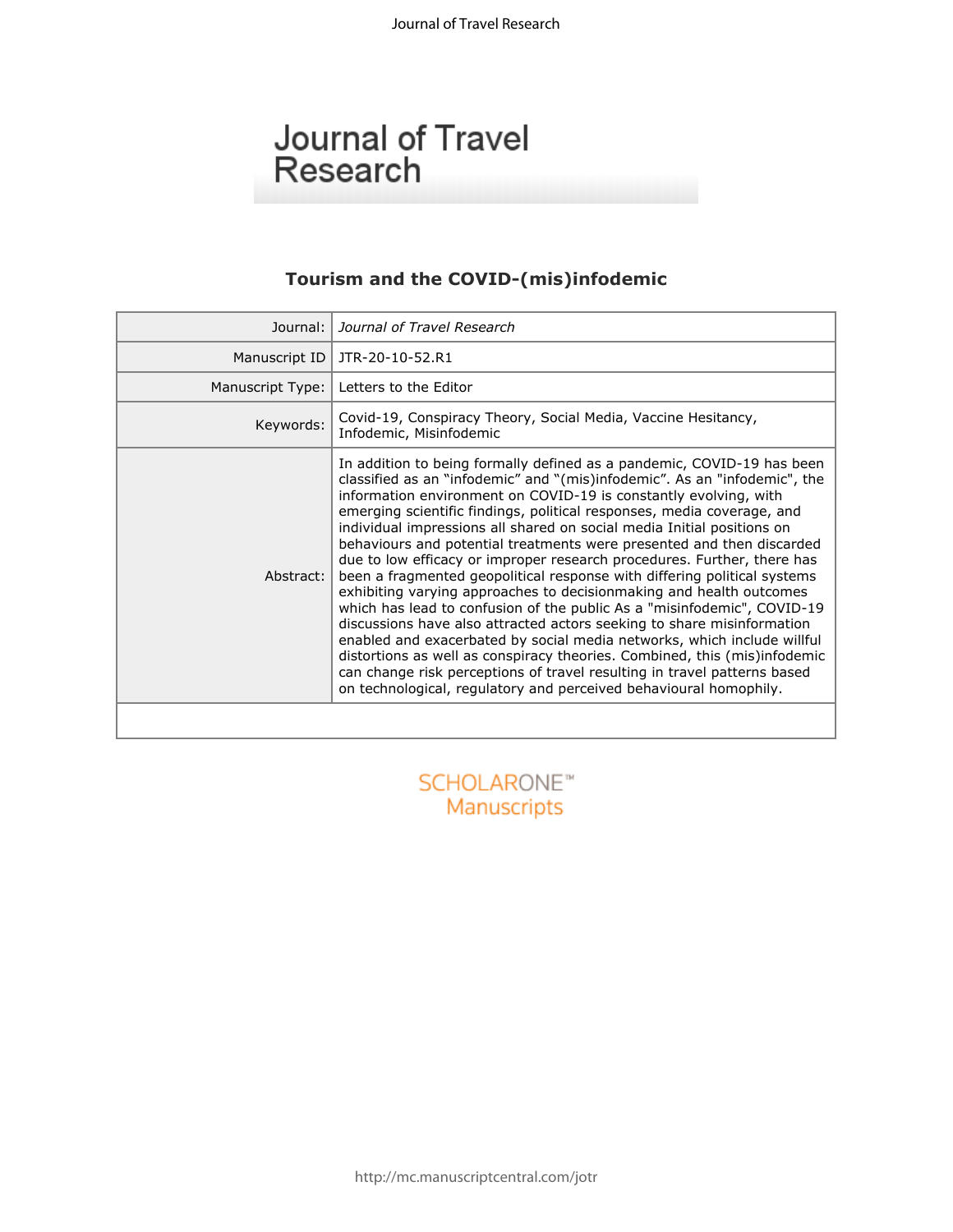59 60

## **1. Introduction**

The COVID pandemic has been classified as an "infodemic" with emerging scientific findings, political responses, media coverage, and individual impressions all shared on social media (Bunker, 2020). COVID-19 has created conspiracy theories around the origins of the virus (lab-created bioweapon), prominent individuals (Bill Gates), technology (5G), foreign countries (China destabilizing the west) and local governments (Shahsavari, Holur, Tangherlini, & Roychowdhury, 2020). Many of these theories are not new and have been extensions or elaborations of existing conspiracy theories. For example, scepticism about new technologies such as 5G has been linked to a conspiracy theory that the COVID-19 pandemic was caused by the presence of 5G towers (Jolley & Paterson, 2020). The pandemic has also been framed as a hoax or "plandemic" in which politicians, social activists, and medical practitioners have conspired to mislead the population about the effect of COVID-19. A distinct stream of conspiracy theories has arisen around cures and treatments for COVID-19. While some health treatment approaches are being formally investigated by medical practitioners (hydroxychloroquine), conspiracy theories have exaggerated the efficacy of these approaches (Bertin, Nera, & Delouvée, 2020).

is arisen around cures and treatment approaches are being formally in<br>hloroquine), conspiracy theories have electin, Nera, & Delouvée, 2020).<br>Domation seek to reinforce, not challen<br>ories by actively participating in the<br>i Entities sharing misinformation seek to reinforce, not challenge the beliefs of people who follow these theories by actively participating in their online communities. Increased levels of social media participation with actors who share misinformation are associated with increased health risk perceptions (Puri, Coomes, Haghbayan, & Gunaratne, 2020). These actors include campaigners who are activists who promote misleading narratives on social media. They may be supported by political organizations (including national governments) who see misinformation as a means of reducing trust in authority and hence the legitimacy of a given government. Entrepreneurs use misinformation narratives to sell products and services. Both of these actors attempt to recruit via evangelizing with online communities, composed of individuals with informal (conspiracy) and formal (political, religious ideologies, and familial relationships) belief structures that can influence risk perceptions of COVID-19.

Restarting tourism and experiences based around mass gatherings such as events and festivals will require the minimization of COVID-19 infections to reduce health risks. Realistically, this can only be accomplished via stringent monitoring of the local population, adherence to behavioural guidelines, and development of a vaccine. Studies have however reported non-compliance with preventative behaviours such as social distancing and mask-wearing (Imhoff & Lamberty, 2020). Beyond noncompliance, activists have mobilized virtually and physically against institutions, lockdown measures, and health compliance measures. These protests have received extensive media coverage and have attracted support from several anti-government groups as well as "Qanon" and "Boogaloo" conspiracy theorists (Brennan, 2020).

### **2. (Mis) Infodemic Impact on Travel**

Initial survey findings suggest that a significant percentage of the population of the United States, France, and the UK exhibit vaccine hesitancy and will not take a COVID vaccine even if widely available (DeRoo, Pudalov & Fu, 2020). Combined with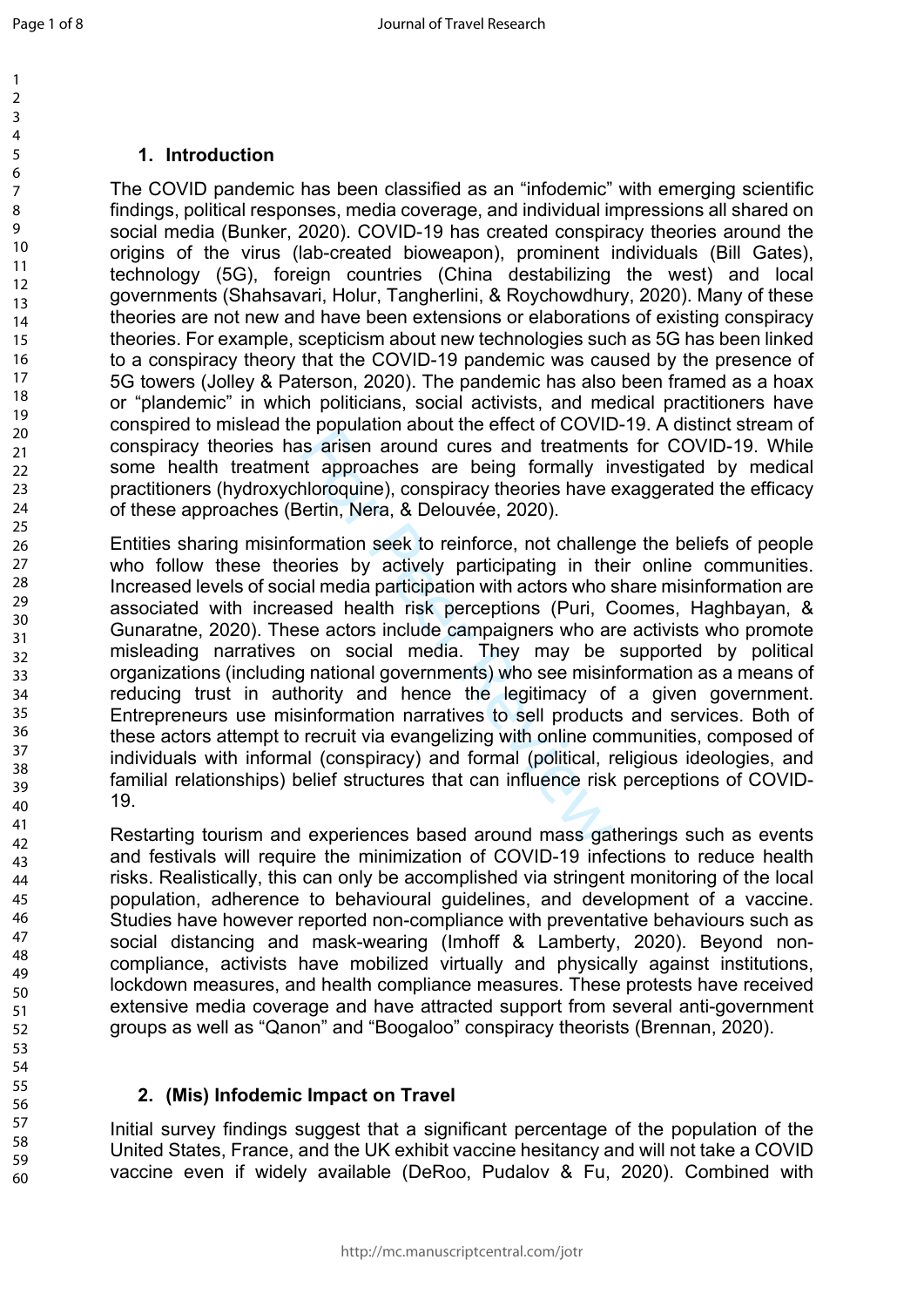legitimate uncertainties regarding technology, regulation and non-compliance (including vaccine hesitancy), the (mis) infodemic creates issues for travellers and destinations. For the former, countries that have not eliminated the virus may be a health risk and increased costs as their home country may apply quarantining and other health checks on return. For the latter, there may be a renewed risk of infection from countries with non-mandatory vaccine rules along with social discomfort from natives who may perceive tourists as infection vectors. Since health risk perceptions and vaccine take-up can vary by background, monitoring schemes may become discriminatory if not properly designed and an understanding of risk perceptions will be crucial.

### **2.1Technological Country Travel Homophily**

best al., 2020). This differs from the scenarios of accusation at al., 2020). This differs from the scenariogle vaccine. Russia has recently faces for the locally produced vaccine (The ininistered a vaccine to army personn The current "vaccine race" with multiple types under development exacerbates geopolitical issues in terms not only of different safety standards but also in using the vaccine as a possible political weapon for alliances or accusations of espionage and sabotage (LaFraniere et al., 2020). This differs from the scenario for say, yellow fever for which there is a single vaccine. Russia has recently faced criticism for allegedly skipping testing phases for the locally produced vaccine (The Telegraph, 2020), while China has already administered a vaccine to army personnel (Westcott, 2020). There may be the emergence of travel corridors between locations that have adopted similar types of vaccines. Tourists' risk perception may be affected by a destination's adoption (or lack) of a certain vaccine type. Further, public health organizations in host destinations may not trust the efficacy of a vaccine that cannot be easily verified by local officials. These factors suggest that there may be emergent preferential travel patterns between countries based on the adoption of vaccine technology.

## **2.2Regulatory Country Travel Homophily**

In addition to the type of vaccine, the veracity of COVID-19 vaccine certificates will need to be established and monitored. This issue will be further complicated where there are border crossings, spaces of transit (such as cruise ships, aeroplanes, or airports) or if tourists enter international waters where national laws do not necessarily apply. A related issue is tourist tracking via contact tracing apps. While countries like South Korea have been highly successful with their contact tracing application, in Europe most efforts have had only partial success, mostly due to low download rates (Halpin & Busvine, 2020). Since countries have taken differing approaches to respond to the pandemic and host countries may set up preferential travel corridors for visitors from similar health regimes. For example, Sweden's recent exclusion from travel to Denmark shows that certain destinations are likely to be excluded from travel corridors.

In this case, concepts like cultural distance in travel choice and risk perception might change or be added to a "vaccine regime" distance, where tourists incorporate health regulatory risks that are accessed via an examination of vaccine laws and regulation when choosing a destination, possibly influencing future tourism development at destinations (Lee, & Chen, 2020). This might be particularly delicate if inbound travel requires the download of a tracking app. The risk perception of tourists to expose their data to another government might be particularly high, especially if this is related to smartphone tracking and other types of smart technologies.

## **2.3 Behavioural Country Travel Homophily**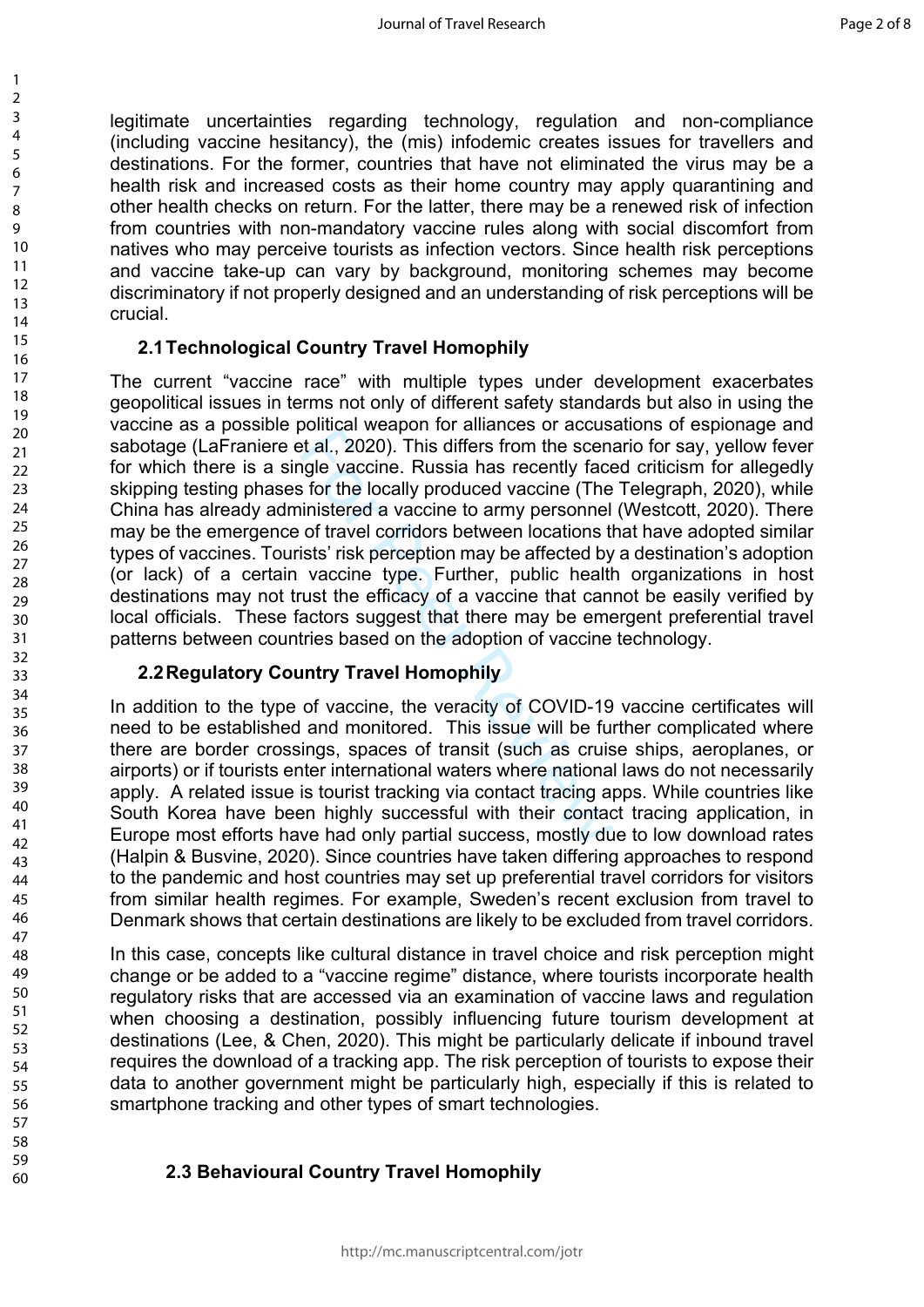59 60 Conspiracy theorists have stated that the pandemic was engineered with the purpose to create totalitarian surveillance states, and the cultural traits of Western countries might make the application of mass vaccination and monitoring difficult. While during the pandemic, countries have promoted themselves as a relatively COVID-free zone (Beirman, 2020) with rigorous testing (e.g. New Zealand, Faroe Islands), this might lead to others branding themselves as COVID-restrictions free zones, where sceptics are not requested for tests, quarantines or vaccine passports. This is particularly dangerous for developing countries which might be heavily hit by the recession and might want to attract wealthy vaccine-hesitant tourists, leading to a spiking infection rate within the destination.

The travel risk perception here is thus likely to increase. Host and guest relations might be plagued by suspicion as the 'other' might have different levels of vaccine compliance. Government initiatives to attract COVID vaccine sceptics might face a backlash from the local people, as their health risks in daily life increases. Last, countries adhering to non-vaccine compliant travel corridors will inevitably be perceived as high-risk destinations by the general public. These factors suggest the emergence of travel patterns based on perceived host/visitor perceptions of restrictions.

### **3. Future Research Recommendations**

non-vaccine compliant travel corri<br>destinations by the general public. Th<br>patterns based on perceived hos<br>patterns based on perceived hos<br>the patterns for perceived hos<br>the patterns encouraged to go beyond the obvior<br>touri Researchers have been encouraged to go beyond the obvious to generate useful theoretical insights from the Coronavirus pandemic (Zenker & Kock, 2020). This opens a gateway for future tourism research that incorporates the discussed concepts (conspiracy theories, vaccine hesitancy) as part of theoretical frameworks to examine travel behaviour as described in this letter. While lessons can be derived from previous experience with infectious diseases, the (mis) infodemic may change the future host and visitor behaviour. While research has examined the relationship between travel and infections, little work to date has examined the impact of host/tourist misbehaviour and future travel behaviour (Farzanegan, Gholipour, Feizi, Nunkoo, & Andargoli,2020). Overall, if the (mis) infodemic continues to encourage negative behaviours of travellers and host populations, the tourism industry may take a long time to recover to its previous scale. As a result, researchers may be at risk of examining a phenomenon (large scale tourism) that may no longer exist in its previous form. Research, therefore, needs to consider the impact of the (mis) infodemic on travel behaviour and outcomes. Detailed recommendations are offered as follows.

The first recommendation is the development of future quantitative research into the impact of the COVID "infodemic" on Traveller vaccine hesitancy. Initial findings from the pandemic have identified that travellers may exhibit concerns about vaccines due to the influence of their non-travel knowledge-gathering habits and decision-making processes (Adongo, Amenumey, Kumi-Kyereme, & Dubé, 2020) and that their travel behaviour might change post-pandemic (Li, Nguyen, & Coca-Stefaniak, 2020). Incessant media and social media coverage of evolving health and vaccine information may increase the salience of these issues and therefore their importance in decisionmaking. Further, the perceived inconsistency of stakeholder (medical, economic and political) perspectives across countries may also induce uncertainty in potential visitors of this salient issue, reducing visitor confidence in health provisions of foreign destinations generally and especially among groups who exhibit vaccine hesitancy.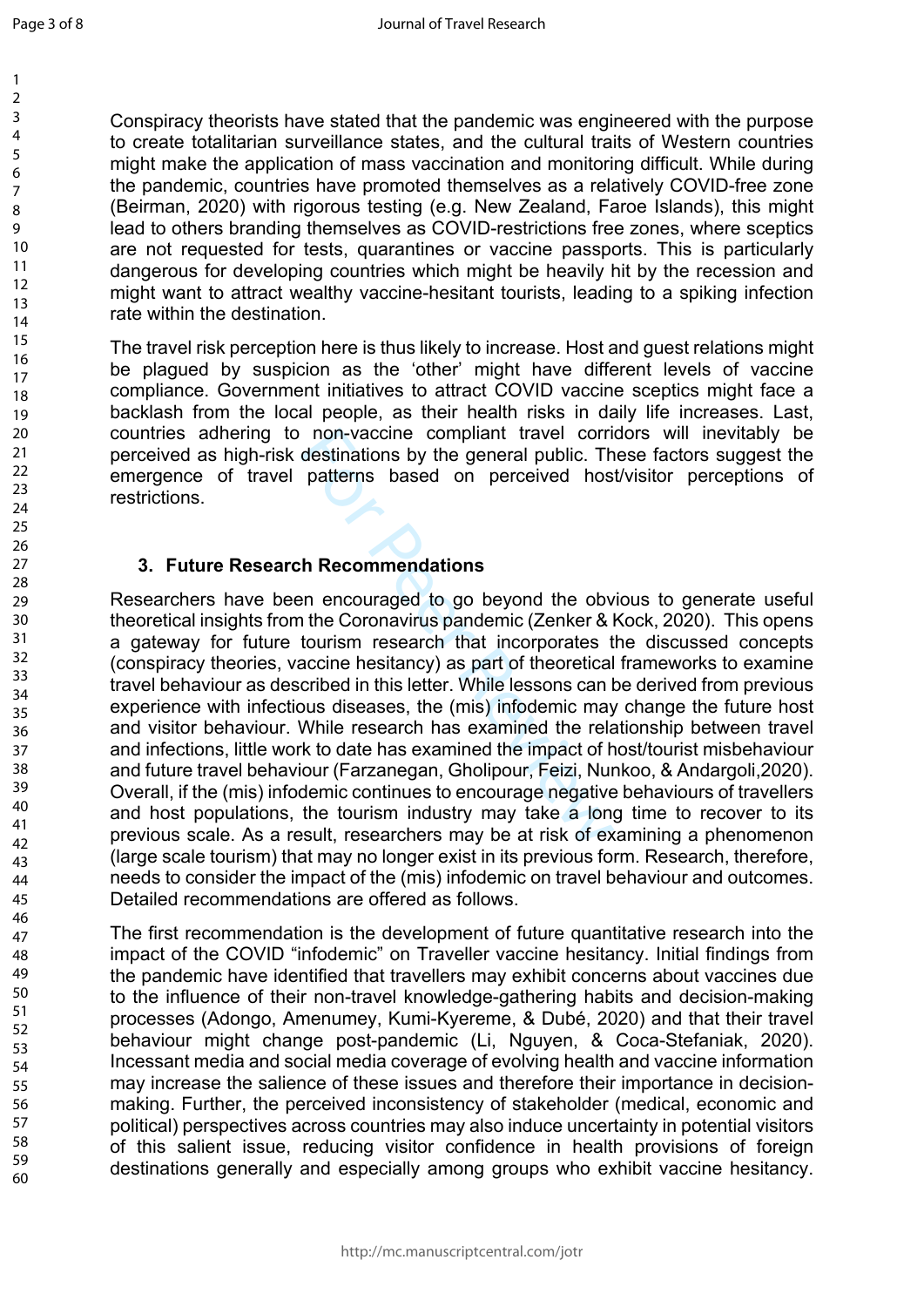The role of non-health-related mindsets could also be further explored by extending previous work that has examined the relationship between xenophobia and travel disease avoidance (Kock, Josiassen, & Assaf, 2019). While the findings of that study suggested that people who hold xenophobic beliefs may prefer travel vaccination, opposition to COVID-19 measures has attracted support from political entities that are comfortable with xenophobia (Bolsover, 2020). It is not known if these beliefs may influence willingness for COVID-19 travel vaccination or to host foreign visitors from countries with different technological and regulatory regimes. It may also be necessary to identify the travel behaviours of sceptical tourists, as activists have been willing to use deception to avoid COVID-19 restrictions. On the other hand, it will be vital to understand if other tourists would avoid areas where vaccines are not mandatory to minimize health risks. Future quantitative research can compare insights from the Travel vaccination scale (Adongo, Amenumey, Kumi-Kyereme, & Dubé, 2020) and disease avoidance research (Kock, Josiassen, & Assaf, 2019) across countries to identify the impact on host-guest relations if hesitancy levels between visitors and residents significantly differ.

liffer.<br>
Infer.<br>
Infer.<br>
Infer.<br>
Infer.<br>
In a tourism context, highlighting s<br>
in a tourism context, highlighting s<br>
In has impacted the tourism industry. Ac<br>
mours spread about a volcanic erupt<br>
fa Polish tourist in Egypt The second recommendation is to empirically verify the extent to which Covid misinformation influences tourists' future choice of destinations. Fedeli (2020) raised the issue of fake news in a tourism context, highlighting several examples where mendacious information has impacted the tourism industry. Accordingly, visitors to Bali were detracted by rumours spread about a volcanic eruption and misinformation regarding the murder of a Polish tourist in Egypt reduced the number of his countrymen from visiting the country. While causal relationships between misinformation and tourist behaviour may be hypothesized from these cases, empirical evidence for this remains scarce at best. As the availability of information is fundamental for tourists in terms of knowledge construction about places, products and activities, fake news can influence the dynamics of information gathering and processing. The recent emergence of "deep fakes", that can use machine learning techniques to create realistic depictions of events that are not real, can also create misinformation that affects destinations (Kwok & Koh, 2020). Technological developments also have seen the increased use of automated accounts on social media that can rapidly disseminate content in online communities, providing high visibility of misinformation to potential visitors (Williams, Ferdinand & Bustard, 2020). As hyper-reality sees fake news becoming more real than reality itself, fake news could encourage negative beliefs about the notion of tourism places and products for potential travellers (Berkowitz & Schwartz, 2016). In addition to misinformation, which can be independently fact-checked, Covid conspiracy theories cannot be easily falsified (Popper, 2006). Efforts by social media and traditional media organizations to limit sharing of conspiracy theories ironically validate their central premise and may strengthen beliefs (Borel, 2017). Related research could also examine the efficacy of fact-checking efforts.

The third recommendation is the adoption of a symbolic interactionist framework to examine how interaction via social media about COVID-19 information and misinformation can influence place attachment. This issue relates to the processes of knowledge creation and dissemination in tourism, which are based on the shared construction of reality and narratives among tourists (Noy 2005). Blumer's (1969) theorization posited that individuals' behaviour is driven by symbolic meanings acquired through interaction with significant others, which could include media personalities. Mass media effects have been modelled as a proxy for social interaction (Hosany, Buzova, & Sanz-Blas, 2020). Social media platform users may be motivated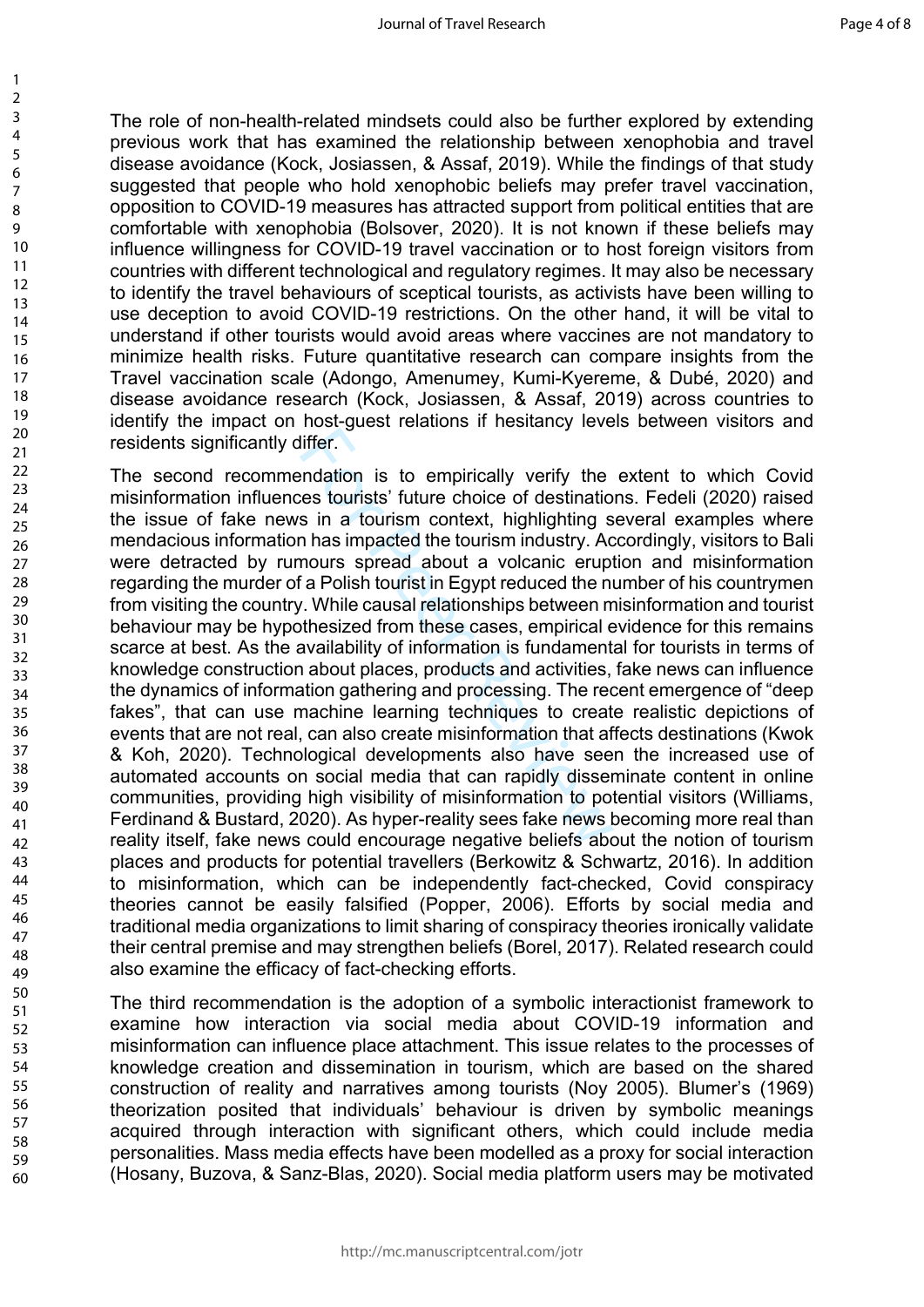.

to perform a particular action (e.g., the impetus to visit/avoid) toward the mediated object (e.g., a featured place) based on the meaning acquired by interaction or observation of prominent accounts. The impact of media has been shown in the impact of television and movies on Tourist destination perceptions (Wen, Josiam, Spears. and Yang, 2018). This research can be extended to examine how interaction with antivaccination actors and content via social media may shape place meaning and subsequent visitor actions.

The fourth recommendation is the examination of the role of the tourism industry in responding to the (mis) infodemic. Research should aid destination managers in the implementation of monitoring schemes for infections, investigating tourists' perceptions of airport testing and quarantine measures. In terms of vaccine-hesitancy, scholars should explore the role of tourism organizations in public health going beyond compliance with regulations and relating to encouraging and supporting vaccinations and positive behavioural efforts. In other words, research should investigate the role that tourism actors can play in promoting public health in the immediate context of the pandemic and beyond. Another stream of research is needed to investigate the measures that tourism organizations can take to protect themselves from the effects of misinformation. In all of these areas, academics can go beyond examination of phenomena and theorising to support public education efforts and facilitate knowledge exchange among stakeholders (Cai, McKenna, Wassler & Williams 2020)

**For Primer** 

#### **References**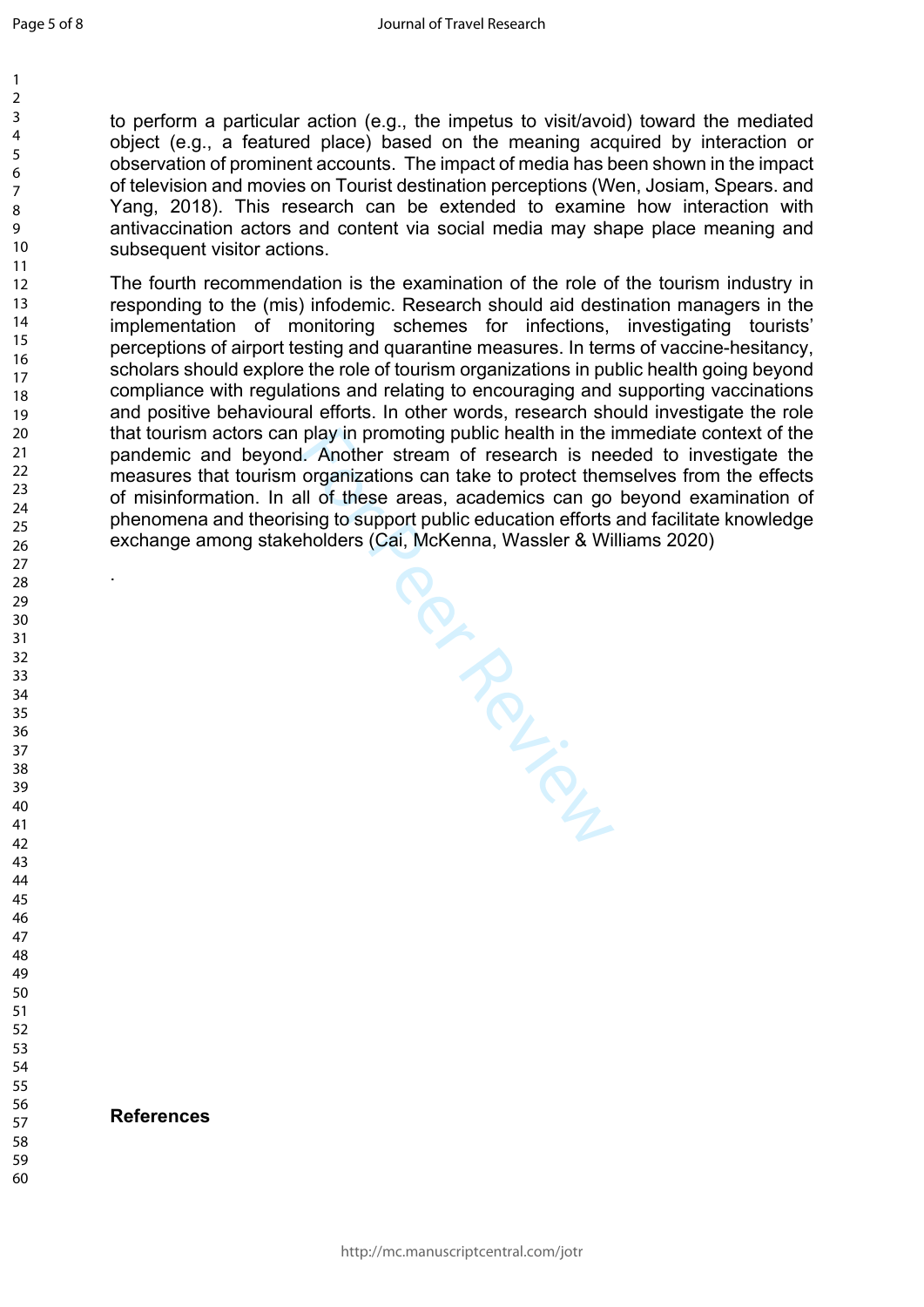Adongo, C. A., Amenumey, E. K., Kumi-Kyereme, A., & Dubé, E. (2020). Beyond fragmentary: A proposed measure for travel vaccination concerns. *Tourism Management*, *83*, 104180.

Beirman, D. (2020, July 29). The trouble with travel bubbles. *New Europe*. Retrieved from<https://www.neweurope.eu/article/the-trouble-with-travel-bubbles/>

Berkowitz, D., & Schwartz, D. A. (2016). Miley, CNN and The Onion: When fake news becomes realer than real. *Journalism Practice, 10*(1), 1-17.

Bertin, P., Nera, K., & Delouvée, S. (2020). Conspiracy beliefs, chloroquine, and the rejection of vaccination: A conceptual replication-extension in the COVID-19 pandemic context. *PsyArXiv.* Retrieved from https://psyarxiv.com/rz78k/

Beteringhe, A., Pieptea, M. C., Arsith, M., & Stanciu, F. (2020). COVID-19 Impact on International Relations. *EIRP Proceedings*, *15*(1).

Bolsover, G. (2020). Balancing freedoms, rights and responsibilities during COVID in US: a study of anti-and pro-restriction discourse. *Rights and Responsibilities during COVID in Us: A Study of Anti-and Pro-Restriction Discourse (August 4, 2020)*.

Borel, B. (2017). Fact-Checking Won't Save Us from Fake News. FiveThirtyEight, January, 4.

EIRP Proceedings, 15(1).<br>
alancing freedoms, rights and responsi<br>
pro-restriction discourse. Rights and F<br>
of Anti-and Pro-Restriction Discourse (<br>
Checking Won't Save Us from Fake Ne<br>
pronavirus and Protest: How COVID-19<br> Brennan, E. (2020). *Coronavirus and Protest: How COVID-19 Has Changed the Face of American Activism.* Retrieved from https://www.ussc.edu.au/analysis/coronavirus-protest-how-COVID-19-has-changedthe-face-of-american-activism

Bunker, D. (2020). Who do you trust? The digital destruction of shared situational awareness and the COVID-19 infodemic. *International Journal of Information Management*, 102201.

Cai, W., McKenna, B., Wassler, P., & Williams, N. (2020). Rethinking knowledge creation in Information Technology and Tourism. Journal of Travel Research, 0047287520946100.

DeRoo, S. S., Pudalov, N. J., & Fu, L. Y. (2020). *Planning for a COVID-19 Vaccination Program*. JAMA.

Dolnicar, S., & Zare, S. (2020). COVID19 and Airbnb–Disrupting the disruptor. *Annals of Tourism Research*.

Farzanegan, M. R., Gholipour, H. F., Feizi, M., Nunkoo, R., & Andargoli, A. E. (2020). International Tourism and Outbreak of Coronavirus (COVID-19): A Cross-Country Analysis. *Journal of Travel Research*, 0047287520931593.

Fedeli, G. (2020). 'Fake news' meets tourism: a proposed research agenda. *Annals of Tourism Research, 80*, 102684.

1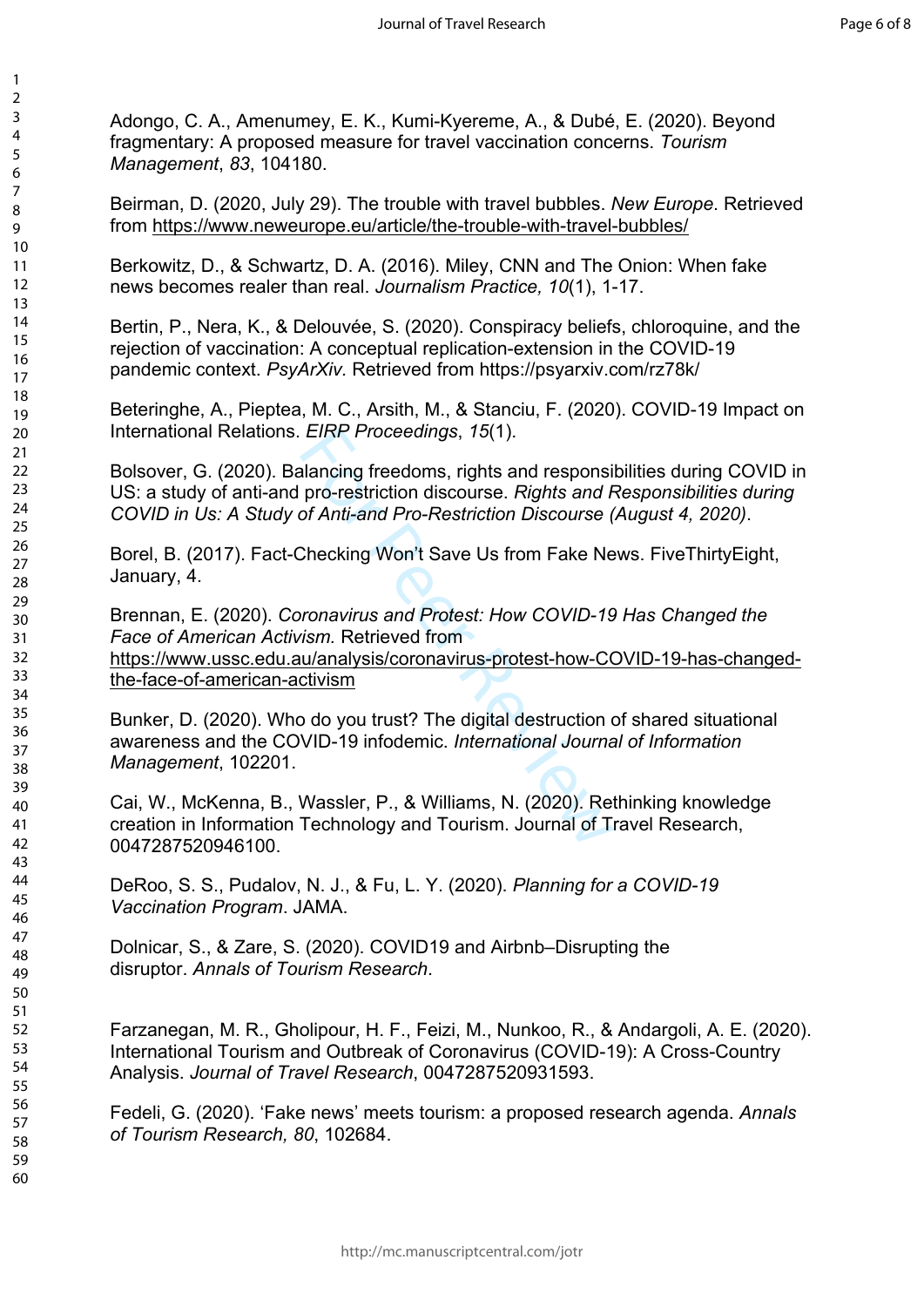$\mathbf{1}$ 

| 1                                         |
|-------------------------------------------|
| 2                                         |
| 3                                         |
| 4                                         |
| 5                                         |
| 6                                         |
|                                           |
| 8                                         |
| d<br>)                                    |
| 10                                        |
|                                           |
| 1<br>$\mathbf{1}$                         |
| $\mathbf{1}$<br>C                         |
| $\overline{1}$<br>3                       |
| 1<br>4                                    |
| 15                                        |
| 16                                        |
| 1                                         |
| 18                                        |
| 19                                        |
| 20                                        |
| $\overline{21}$                           |
| $\overline{2}$<br>$\overline{2}$          |
| $\overline{2}$<br>$\overline{\mathbf{3}}$ |
| 24                                        |
| 25                                        |
|                                           |
| $\frac{26}{5}$                            |
| $^{27}$                                   |
| $\frac{28}{3}$                            |
| 29                                        |
| 30                                        |
| $\overline{\textbf{3}}$                   |
| $\overline{\mathbf{3}}$<br>$\overline{2}$ |
| $\overline{\mathbf{3}}$<br>ξ              |
| 3.<br>4                                   |
| 35                                        |
| 36                                        |
|                                           |
| 37<br>٤٤                                  |
| י                                         |
| 39                                        |
| 40                                        |
| 41                                        |
| 42                                        |
| $\overline{4}$<br>ξ                       |
| 44                                        |
| 45                                        |
| 46                                        |
| 47                                        |
| 48                                        |
| 49                                        |
| 50                                        |
| 51                                        |
| 5.<br>$\overline{c}$                      |
|                                           |
| 5.<br>ξ                                   |
| 54                                        |
| 55                                        |
| 56                                        |
| 57                                        |
| 58                                        |
| 59                                        |
| 60                                        |

SyArXiv. Retrieved from https://psyarxi<br>
J. L. (2020). Pylons ablaze: Examining<br>
beliefs and support for violence. *British*<br>
-640.<br>
8. & Assaf, A. G. (2019). The xenophob<br>
55-166.<br>
G. (2020). Deepfake: a social construcsu Halpin, P., & Busvine, D. (2020, August 5). Are they any use? With Europe's blackbox coronavirus apps it's hard to tell. *Reuters*. Retrieved from [https://www.reuters.com/article/us-health-coronavirus-europe-tech/are-they-any-use](https://www.reuters.com/article/us-health-coronavirus-europe-tech/are-they-any-use-with-europes-black-box-coronavirus-apps-its-hard-to-tell-idUSKCN2510MC)[with-europes-black-box-coronavirus-apps-its-hard-to-tell-idUSKCN2510MC](https://www.reuters.com/article/us-health-coronavirus-europe-tech/are-they-any-use-with-europes-black-box-coronavirus-apps-its-hard-to-tell-idUSKCN2510MC) Horton, D., & Wohl, R. (1956). Mass communication and para-social interaction: Observations on intimacy at a distance. *Psychiatry, 19*(3), 215-229. Hosany, S., Buzova, D., & Sanz-Blas, S. (2020). The influence of place attachment, ad-evoked positive affect, and motivation on intention to visit: imagination proclivity as a moderator. Journal of Travel Research, 59(3), 477-495. Imhoff, R., & Lamberty, P. (2020). A bioweapon or a hoax? The link between distinct conspiracy beliefs about the Coronavirus disease (COVID-19) outbreak and pandemic behaviour. *PsyArXiv*. Retrieved from https://psyarxiv.com/ye3ma/. Jolley, D., & Paterson, J. L. (2020). Pylons ablaze: Examining the role of 5G COVID ‐19 conspiracy beliefs and support for violence. *British journal of social psychology, 59*(3), 628-640. Kock, F., Josiassen, A., & Assaf, A. G. (2019). The xenophobic tourist. *Annals of tourism research*, *74*, 155-166. Kwok, A. O., & Koh, S. G. (2020). Deepfake: a social construction of technology perspective. *Current Issues in Tourism*, 1-5. Krause, N. M., Freiling, I., Beets, B., & Brossard, D. (2020). Fact-checking as risk communication: the multi-layered risk of misinformation in times of COVID-19. *Journal of Risk Research*, 1-8. LaFraniere, S., Thomas, K., Weiland, N. P. Baker, & A. Karni (2020, August 2). Scientists Worry About Political Influence Over Coronavirus Vaccine Project. *New York Times*. Retrieved from <https://www.nytimes.com/2020/08/02/us/politics/coronavirus-vaccine.html> Lee, C. C., & Chen, M. P. (2020). Do Country Risks Matter for Tourism Development? International Evidence. *Journal of Travel Research*, 0047287520954539. Li, J., Nguyen, T. H. H., & Coca-Stefaniak, J. A. (2020). Coronavirus impacts on postpandemic planned travel behaviours. *Annals of Tourism Research*. Noy, C. (2005). Narrative, Interpersonal Communication, and Social Construction. In Noy, C., & Cohen, E. *Israeli Backpackers: From Tourism to Rite of Passage*. State University of New York Press: Albany. Phelan, A. L. (2020). COVID-19 immunity passports and vaccination certificates: scientific, equitable, and legal challenges. *The Lancet*, *395*(10237), 1595-1598.